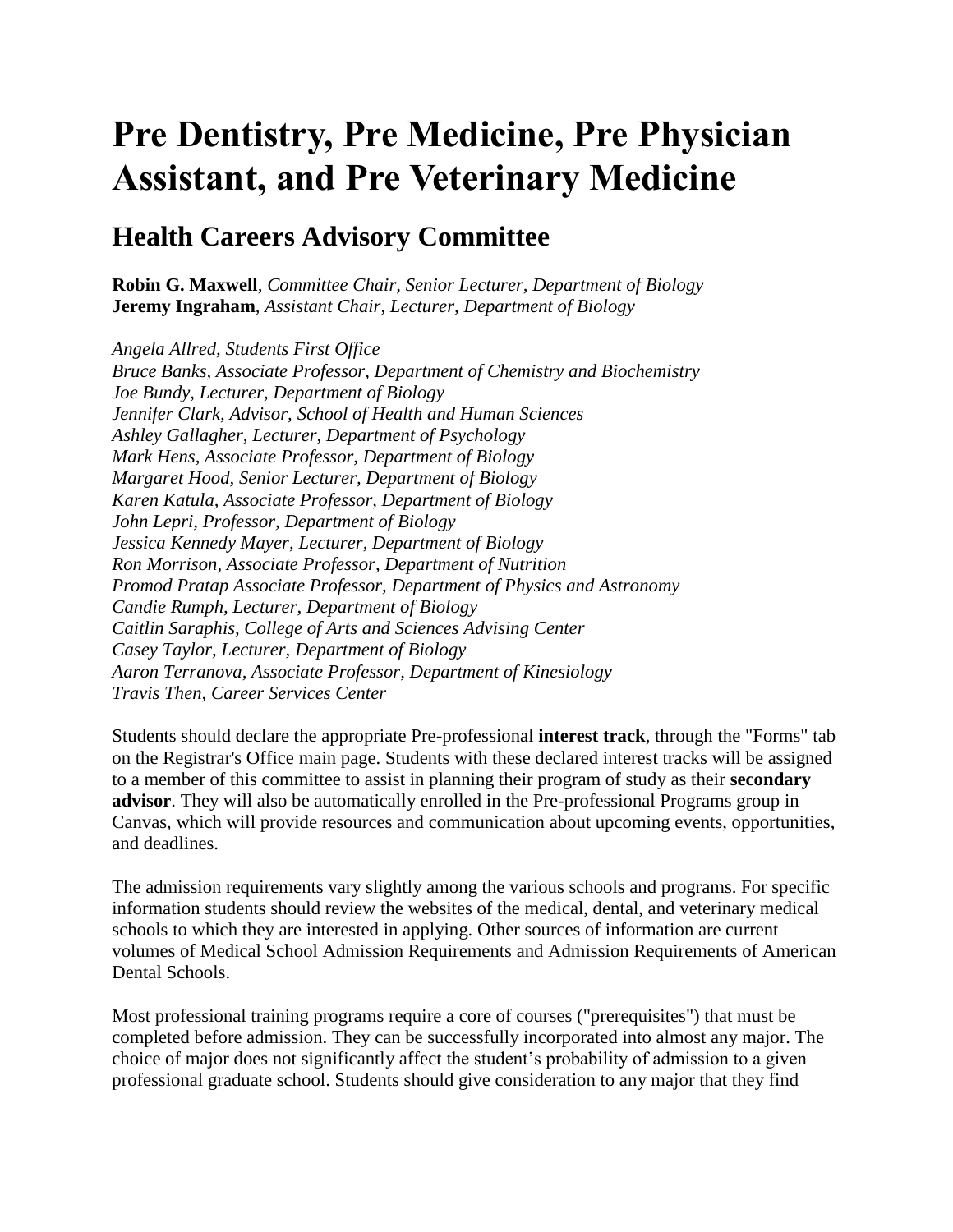interesting and in which they excel. Nearly all professional schools require completion of a bachelor's degree.

The achievement of outstanding academic credentials should not be accomplished at the expense of sacrificing extracurricular activities. Professional programs prefer students who have actively pursued their interests, especially in the areas of leadership, service to under-served populations, and clinical or health-related experiences. (Physician assistant and veterinary medicine schools require specified hours of clinical care experiences for competitive application.)

In addition to course work, virtually all professional schools require some form of standardized test prior to consideration of a student's admission application. These tests are usually taken in the spring before application is made in early summer. Medical schools require the Medical College Admission Test (MCAT), dental schools the Dental Admission Test (DAT), and veterinary medicine schools and physician assistant schools the Graduate Record Examination (GRE) Aptitude Test.

Applications to professional schools are made a year before expected matriculation, usually between **June and October**. This means that the course work included on the standardized entrance test must be completed by the end of the **junior year** of college in order to move straight from college to professional schools the following August without a "gap" year. With this being said, students should be aware that completing requirements to apply after the **senior** year would allow them to spread out the required courses, pursue minors or second majors, or study abroad, which may increase the success of students in admissions to professional schools. In the application year, early application to professional schools **(by August 1)** is strongly recommended, as interviews and acceptances go first to the earliest applicants. (Physician assistant schools start in either August *or* January, so their application cycle begins in April.)

Professional school applications are made directly to Centralized Application Services for each type of graduate program. The American Medical College Application Service (AMCAS) is the agent for allopathic medical schools, the American Association of Dental Schools Application Service (AADSAS) is the agent for many dental schools, the American Association of Colleges of Osteopathic Medicine (AACOMAS) is the agent for oesteopathic medical schools, the Central Application Service for Physician Assistants (CASPA) is the agent for physician assistant schools and the Veterinary Medical College Application Service (VMCAS) is the agent for most veterinary medical schools. Application information is available from those services directly and through the Canvas Pre-professional Programs group resources. Medical, dental, PA and vet schools not subscribing to the centralized application service must be contacted individually.

Students interested in other post college health careers such as **Optometry, Podiatric Medicine, Chiropractic Medicine, Genetic Counseling**, etc. are encouraged to declare a *Pre-medicine* interest track as well, to have access to the resources and Health Careers Advisory Committee for assistance in planning their programs of study.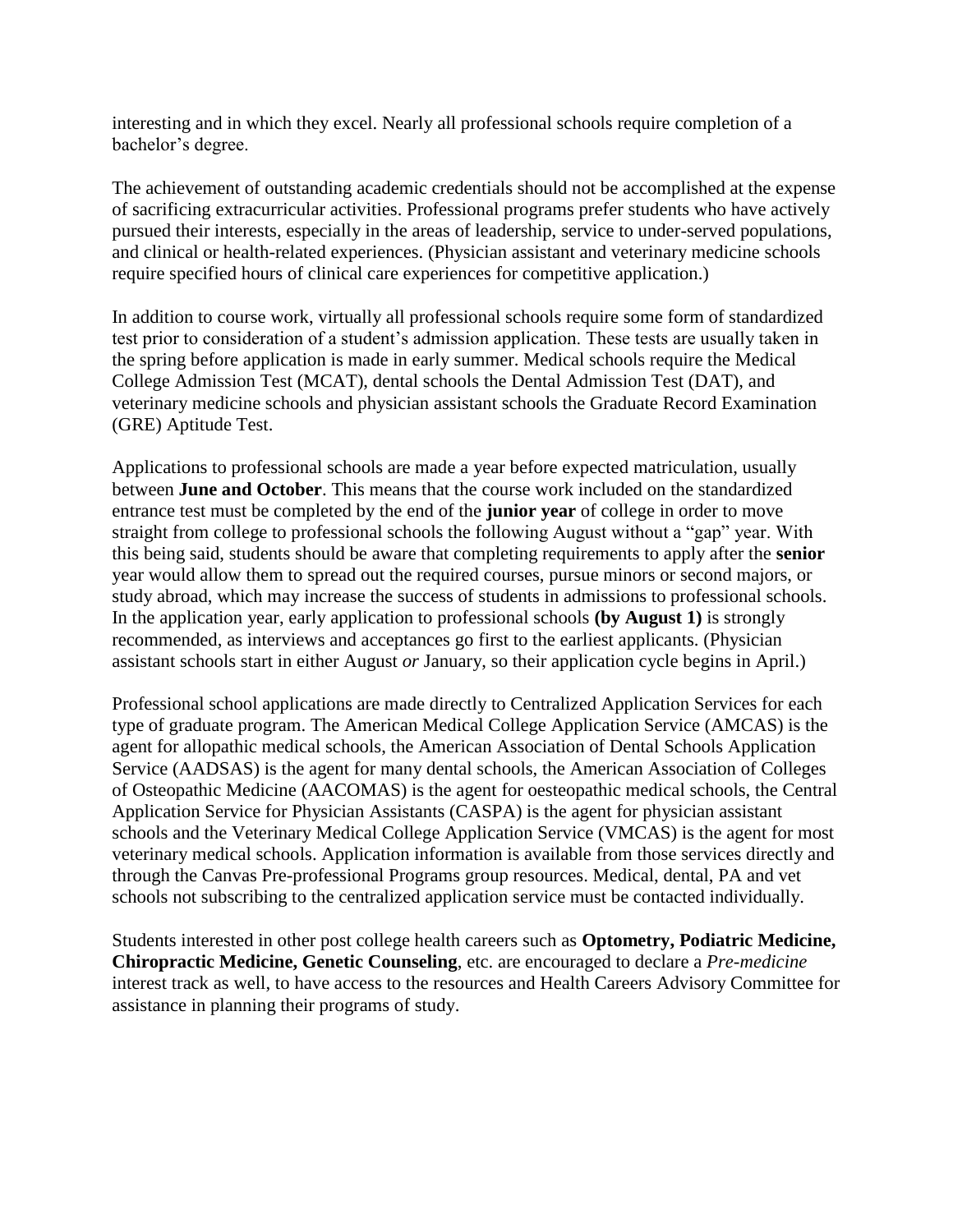## **Pre-medicine recommended courses:**

Allopathic and osteopathic medical schools generally require the categories below.

Course List

| Code                                | <b>Title</b>                           | <b>Credit Hours</b> |
|-------------------------------------|----------------------------------------|---------------------|
| <b>Biology with Laboratory</b>      |                                        | 12                  |
| <b>BIO 111</b>                      | Principles of Biology I                |                     |
| <b>BIO 111L</b>                     | Principles of Biology I Laboratory     |                     |
| <b>BIO 112</b>                      | Principles of Biology II               |                     |
| <b>BIO 112L</b>                     | Principles of Biology II Laboratory    |                     |
| <b>BIO 277</b>                      | Human Physiology                       |                     |
| <b>BIO 277L</b>                     | Human Physiology Laboratory            |                     |
|                                     |                                        | 8                   |
| General Chemistry with Laboratory   |                                        |                     |
| <b>CHE 111</b>                      | <b>General Chemistry I</b>             |                     |
| <b>CHE 112</b>                      | <b>General Chemistry I Laboratory</b>  |                     |
| <b>CHE 114</b>                      | <b>General Chemistry II</b>            |                     |
| <b>CHE 115</b>                      | <b>General Chemistry II Laboratory</b> |                     |
|                                     | Organic Chemistry with Laboratory      | 8                   |
| <b>CHE 351</b>                      | Organic Chemistry I                    |                     |
| <b>CHE 352</b>                      | Organic Chemistry II                   |                     |
| <b>CHE 354</b>                      | <b>Organic Chemistry Laboratory</b>    |                     |
| Biochemistry                        |                                        | $3 - 6$             |
| Select one option of the following: |                                        |                     |
| Option A                            |                                        |                     |
|                                     |                                        |                     |

[CHE](https://catalog.uncg.edu/search/?P=CHE%20420) 420 Chemical Principles of Biochemistry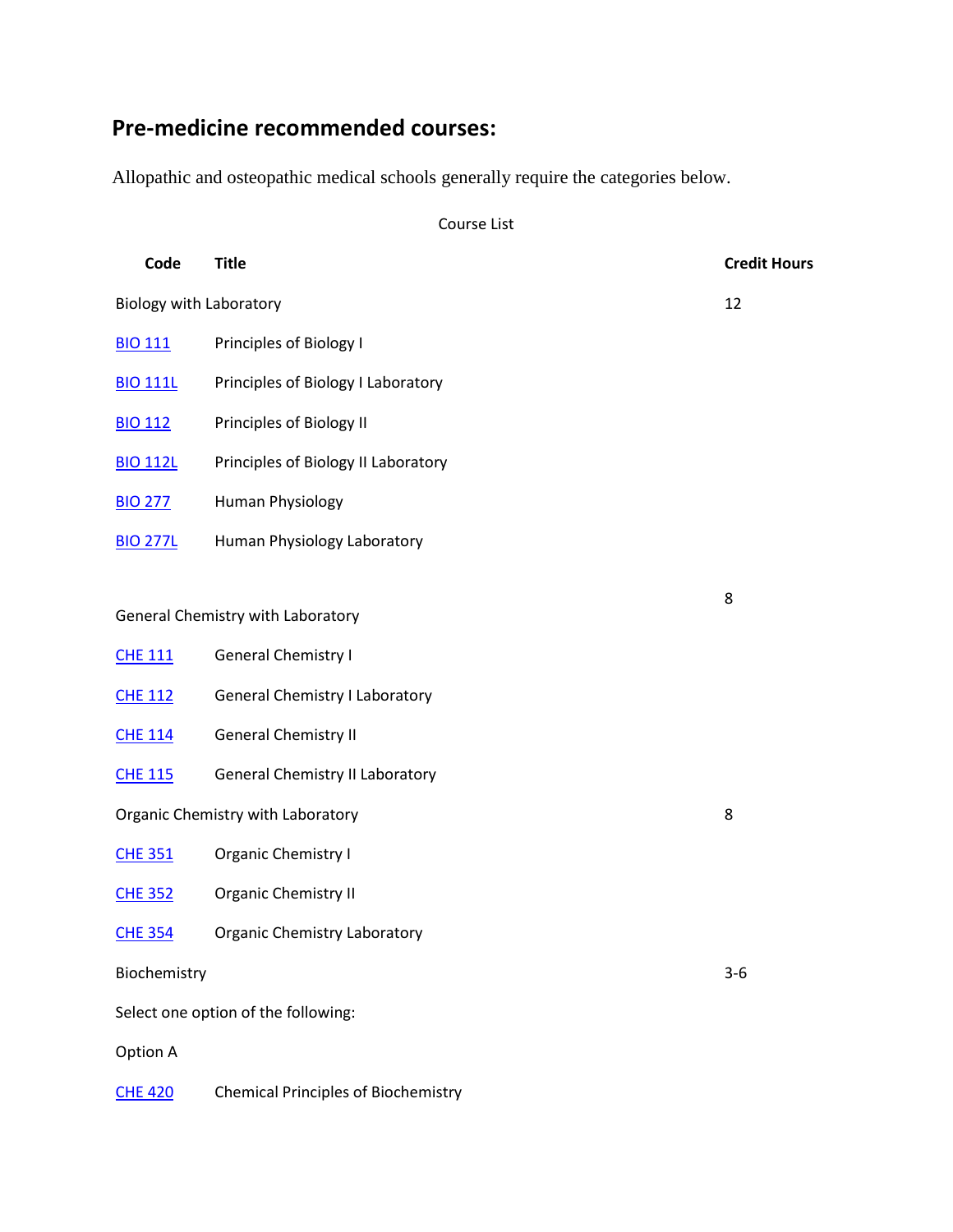Course List

| Code                    | <b>Title</b>                                             | <b>Credit Hours</b> |
|-------------------------|----------------------------------------------------------|---------------------|
| Option B                |                                                          |                     |
| <b>CHE 456</b>          | <b>Biochemistry I</b>                                    |                     |
| <b>CHE 457</b>          | <b>Biochemistry II</b>                                   |                     |
| Option C                |                                                          |                     |
| <b>BIO 435</b>          | Biochemistry: Metabolic Regulation in Health and Disease |                     |
|                         |                                                          | 8                   |
| Physics with Laboratory |                                                          |                     |
|                         | Select one option of the following:                      |                     |
| Option A                |                                                          |                     |
| <b>PHY 211</b>          | <b>General Physics I</b>                                 |                     |
| <b>PHY 211L</b>         | General Physics Lab I                                    |                     |
| <b>PHY 212</b>          | <b>General Physics II</b>                                |                     |
| <b>PHY 212L</b>         | <b>General Physics Lab II</b>                            |                     |
| Option B                |                                                          |                     |
| <b>PHY 291</b>          | <b>General Physics I with Calculus</b>                   |                     |
| <b>PHY 291L</b>         | <b>General Physics I with Calculus Lab</b>               |                     |
| <b>PHY 292</b>          | <b>General Physics II with Calculus</b>                  |                     |
| <b>PHY 292L</b>         | General Physics II with Calculus Lab                     |                     |
|                         |                                                          | 6                   |
|                         |                                                          |                     |

Mathematics

Nearly all require statistics.

| <b>STA 108</b> | Elementary Introduction to Probability and Statistics |
|----------------|-------------------------------------------------------|
|----------------|-------------------------------------------------------|

or **[STA](https://catalog.uncg.edu/search/?P=STA%20271) 271** Fundamental Concepts of Statistics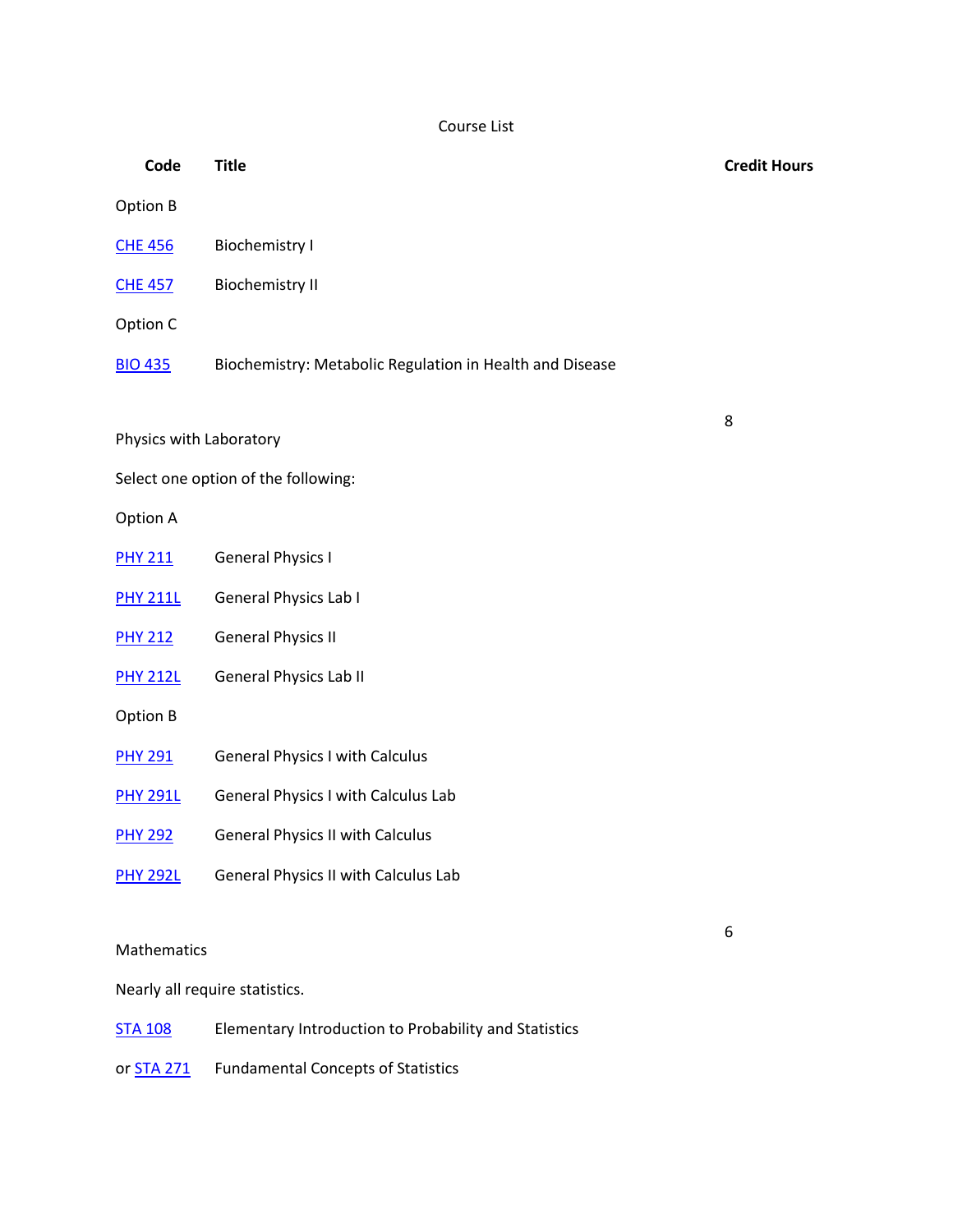Course List

| Code                       | <b>Title</b>                                | <b>Credit Hours</b> |
|----------------------------|---------------------------------------------|---------------------|
| <b>College Writing</b>     |                                             | 6                   |
| <b>ENG 101</b>             | College Writing I                           |                     |
| <b>ENG 102</b>             | <b>College Writing II</b>                   |                     |
| <b>Behavioral Sciences</b> |                                             | 9                   |
| <b>PSY 121</b>             | <b>General Psychology</b>                   |                     |
| <b>SOC 101</b>             | Introduction to Sociology                   |                     |
|                            | One additional Social or Behavioral Science |                     |

#### *Other courses that are recommended include those detailed below.*

#### Course List

| Code                             | <b>Title</b> | <b>Credit Hours</b> |
|----------------------------------|--------------|---------------------|
| <b>Cell Biology and Genetics</b> |              | 6                   |
| <b>BIO 355</b>                   | Cell Biology |                     |
| <b>BIO 392</b>                   | Genetics     |                     |
| Histology with Laboratory        |              | 4                   |
| <b>BIO 472</b>                   | Histology    |                     |

# **Pre-dental recommended courses:**

Dental schools require these same courses with the following additions:

| <b>Biology with Laboratory</b> |                                     |  |
|--------------------------------|-------------------------------------|--|
| <b>BIO 280</b>                 | <b>Fundamentals of Microbiology</b> |  |
| <b>BIO 280L</b>                | Fundamentals of Microbiology Lab    |  |
| <b>BIO 271</b>                 | Human Anatomy                       |  |
| <b>BIO 271L</b>                | Human Anatomy Laboratory            |  |
|                                |                                     |  |